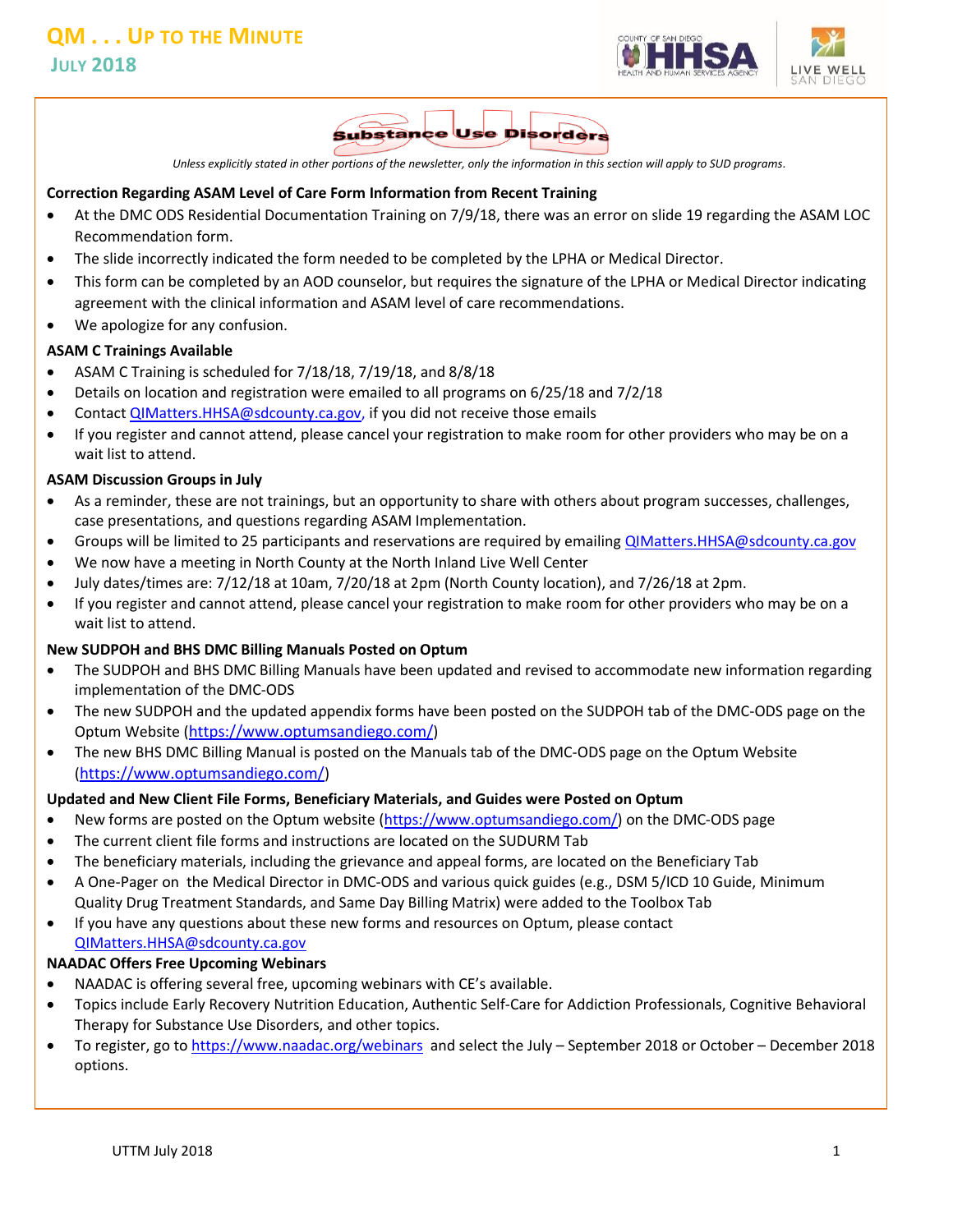

*Unless explicitly stated in other portions of the newsletter, only the information in this section will apply to SUD programs.*

#### **Handling the Transition from Treatment to Recovery Services in SanWITS**

- When a client is ending treatment, the program enrollment must be end dated and a CalOMS Discharge completed and submitted to the state. If the same provider is going to engage the client for recovery services, the SanWITS episode/case can remain open. The client will need to have a Recovery Services program enrollment opened and recovery services can begin (no CalOMS is required for recovery services). If the client does not begin recovery services immediately, the client should still be opened to the Recovery Services program enrollment so that provider can claim direct contact with the client while following the guidelines for engaging clients in recovery services (see SUDPOH section D, pages D.20 and D.21 for guidelines on the process for engaging clients in recovery services and how to document). Please note: leaving voice mail messages for clients is not considered a "direct contact" and is never billable. Only actual discussions with the client are billable as recovery services when reaching out to clients to engage them in this "after care."
- If the client is not engaged in recovery services per the timeframe guidelines in SUDPOH section D, (i.e. not heard from or made contact with the client for 30 calendar days after the last attempted contact) the Recovery Services program enrollment should be end dated and the SanWITS episode/case closed and no additional efforts to engage the client are required.
- Clients who reconnect more than three months after treatment discharge requesting recovery services must be screened to determine if this level of care continues to be appropriate for the client's needs at that time. If the SanWITS episode/case is closed, the case would need to be reopened, and then Recovery Service program enrollment opened.

#### **SIR Forms Update**

- SIR forms updated to reflect the following changes:
	- o SIR form includes clarifying language: "*Serious physical injury to a client requiring hospitalization where the injury is directly related to the client's mental health or substance use functioning and/or symptoms***."**
	- o Privacy Incidents will no longer be reported to QM through an SIR (see below)
- Updated SIR forms are available on Optum website, DMC-ODS Page on the SUDPOH Tab.

#### **Privacy Incident Report (PIR) Updates**

- As of July 1, 2018, Privacy Incidents will no longer be reported to QM through a Serious Incident Report (SIR).
- This information will be documented in a PIR and sent only to the County Compliance Officer. All suspected and actual privacy incident reports must be submitted via the online web portal effective August 1, 2018.
- As of 8/1/2018, the PIR Word document will no longer be accepted. Go to [www.cosdcompliance.org](http://www.cosdcompliance.org/) for the latest version of the form.
- Any questions or technical issues with the web form, contact Frank Larios at 619.338.2231 or via email at [Frank.Larios@sdcounty.ca.gov](mailto:Frank.Larios@sdcounty.ca.gov)

#### **Travel Time Guidelines (Memo 7/5/18)**

- As part of the Drug Medi-Cal Organized Delivery System, some services may be provided in appropriate settings in the community (i.e. where client confidentiality can be maintained).
- When this occurs, travel time to direct services can be claimed when meeting the standards described in the attached memo that went out on July 5th.
- In addition to the documentation standards for claiming travel time as described in the memo, please note that documentation of services provided in the community must identify the location and how the provider ensured the client's confidentiality was safeguarded.
- Please refer to the current version of the SUDPOH for specific services that may be appropriately provided in the community.
- The memo is posted on the Optum website, Drug Medi-Cal Organized Delivery System page, on the Communications Tab. If you have any questions, please contact QIMatters.HHSA@sdcounty.ca.gov

÷,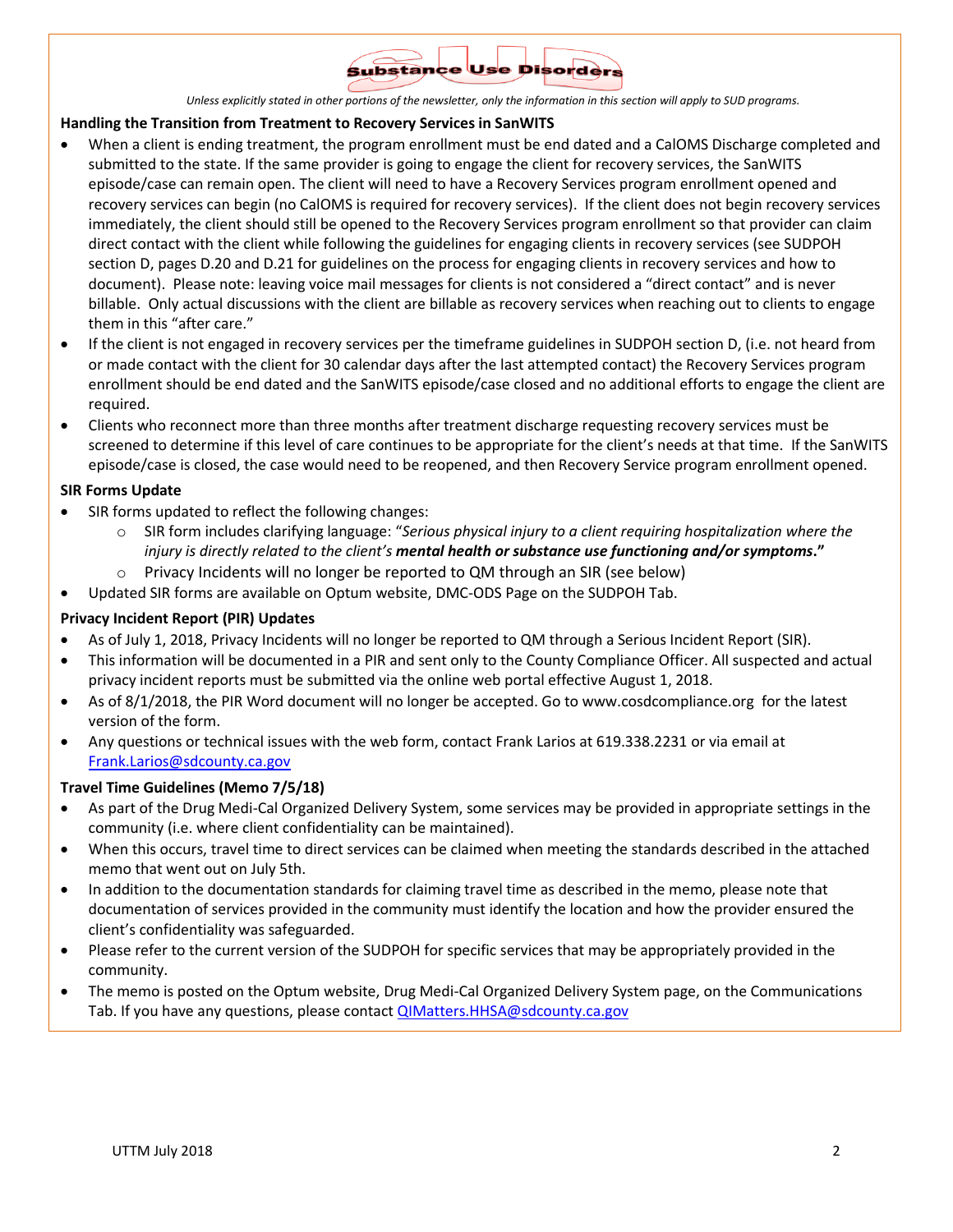# **MENTAL HEALTH SERVICES**

# **Knowledge Sharing**

# **A/OA Patient Medication Agreement**

- This is **NOT** a required form and will not be monitored as a part of the Medical Record Review (MRR). It is intended to be used as a tool to support good clinical practices when prescribing controlled substances.
- When it is used, it should be filed with the Informed Consent for Psychotropic Medication document as a part of the uniformed medical record.
- Form available on Optum website, Org Provider Docs, UCRM tab.

## **Update to Co-Practitioner Memo**

- For group services with a co-practitioner, the lead server shall document presence and contribution of the co-practitioner in the group progress note narrative.
- It is not necessary for the co-practitioner to document their service time in a separate 815 group progress note. Instead, their service time can be entered as a SC 815 group service by Admin Staff via Group Service Maintenance.
- Individual and Group Progress Notes in CCBH and form fill are being updated to remove the collateral server service line

## **SIR Update**

- SIR form updated to reflect the following changes:
	- o SIR form includes clarifying language, "*Serious physical injury to a client requiring hospitalization where the injury is directly related to the client's mental health OR SUBSTANCE USE functioning and/or symptoms*."
- Updated SIR form available on Optum website, Org Provider Docs, Forms tab.

## **Progress Notes**

 Utilize the *Progress Note Correction Informational Note* when applicable rather than the *Never Billable Informational Progress Note* when documenting Progress Note corrections.

# **Mailing Address Issue on Demographic Form**

- There are errors on claims when the mailing address on the Demographic is a PO Box and a progress note indicates place of service as client's "HOME."
- This happens frequently with our homeless population. Programs will be contacted by QI to correct these occurrences. Demographic forms shall be updated to reflect changes (i.e. client moves or become domiciled).
- If a client is homeless or refuses to give their home address and only a PO Box is on the Demographic Form, please select "OTHER COMMUNITY/FIELD BASED" as place of service in lieu of "HOME."

# **Pathways to Well-Being (PWB)**

# **CFT Meeting Note and ICC Note Templates**

On June 20, 2018, Providers received the PWB **Bulletin 2018-4, Progress Note Template Update: CFT Meeting Note and ICC Note**

The new templates include:

 **CFT Meeting Note template**: focuses on the elements associated with CFT meetings and is utilized for documenting all CFT Meetings, including Wraparound CFT meetings.

Optum Website Updates Org. Provider Docs

# **Beneficiary Tab**

**•** Beneficiary Problem Resolution Process

#### **Communications**

- Billing for Co-practitioners Memo 07.02.18
- AOA Outpatient Utilization Management Memo 06.29.18

# **Forms**

- BHS Serious Incident Report
- BHS Serious Incident Report of Findings
- CYF Med Monitoring Submission Form

#### **OPOH**

- Section B Update to PIR policy
- Section C Change to urgent clinical contact timeline requirement
- Section D Updates to AOA service language and UM procedure
- Section G Updated SIR requirement language and CYF Outcome measures
- Section J Updated information regarding disclosure agreements
- Section N Updated LOCUS timeline requirement, and inclusion of CANS & PSC 35 requirements

## **References**

• Client Categories Maintenance **UCRM**

- PSC-35 & CANS Explanation
- Intensive Service Request (ISR) Explanation and Form Fill
- Informed Consent Psych Meds Spanish
- AOA Patient Med Agreement Explanation and Spanish version
- AOA Outpatient UM Explanation and Form Fill

## **Training**

- Access to Service Journal **PWB**
- Child and Family Team (CFT) Meeting Note Form Fill
- Intensive Care Coordination [\(ICC\) Note Form Fill](https://www.optumsandiego.com/content/dam/san-diego/documents/organizationalproviders/pwb/Intensive_Care_Coordination_ICC_Note_Form_Fill_6-20-18.docx)